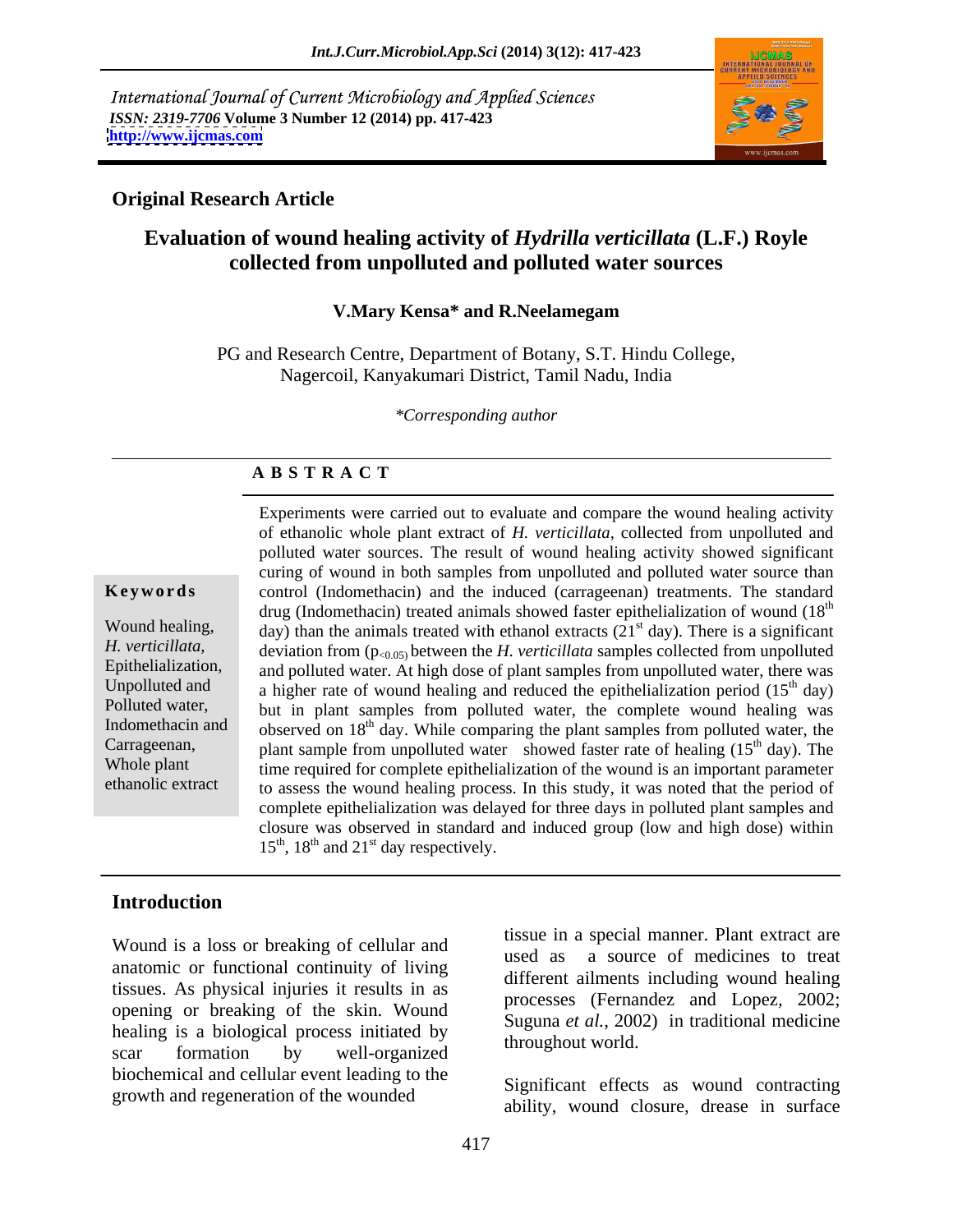area of wound, tissue regeneration at the obtain the filtrate. The filtrate was kept in wound site in ethanol plant extracts treated rats were observed by several workers (Alade and Irobi, 1993) and is used for (Umachingi *et al.,* 2008; Abdullahi *et al.,* 2011; Alagesaboopathi, 2011; Vijayabaskar *et al.,* 2011). The present study aimed to evaluate the wound healing properties of the polluted water sources. The contract of the contract as animals (n=6). Group-1 served as

were collected from the unpolluted and polluted water sources of Asaripallam, Nagercoil, Kanyakumari district, Tamilnadu from polluted area samples at 200 (low) and and were authenticated by the Taxonomist 400 (high) mg/kg/day p.o. doses, and were authenticated by the Taxonomist of Botanical Survey of India (BSI),

**Water analysis:** Both unpolluted and polluted water samples were collected separated from a depth of one ft below the surface and kept in one liter prewashed polythene containers separately. Half part of the water samples were analyzed for the physico-chemical parameters within 24 hours of collection and the other half part kept in refrigerator at -4°C with 1 ml conc. HNO3 per 500 ml in order to avoid precipitation and used to analyze the heavy<br>metals (Table 1) (APHA 1995) **Results and Discussion** metals (Table 1) (APHA, 1995).

**Preparation of whole plant extract:** Whole unpolluted and polluted water dried verticillata collected from unpolluted and of the material for 72 hrs and after every 24 hrs the mixture were stirred with a sterile (Indomethacin) and the induced Whatmann filter paper no.1 in order to faster epithelialization of wound  $(18<sup>th</sup>$  day)

water bath to obtain the crude extracts wound healing assay.

## **Assay of wound healing activity**

whole plant ethanol extracts of *H*. Wistar albino rats (180–200 gm) were *verticillata* collected from unpolluted and divided into seven groups of each with six **Materials and Methods** served as carrageenan induced rats **Plant materials:** *H. verticillata* samples as standard (10 mg/kg/day p.o.). Group-3 Coimbatore. were administered with whole plant animals (n=6). Group-1 served as carrageenan induced control rat; Group- 2 administered with indomethacin considered and 4 were administered with whole plant ethanolic extract of *H. verticillata* collected from polluted area samples at 200 (low) and 400 (high) mg/kg/day p.o. doses, respectively. Similarly group 5 and group 6 ethanolic extract of *H. verticillata* collected from unpolluted area samples at 200 (low) and 400 (high) mg/kg/day p.o. doses, respectively. Wounds were created at the back of each animal Group of 1 to 6. An area of about 1sq cm is marked out. The marked area is excised with sharp knife and scissors under ether anaesthesia (Sainuddin and Haneefa, 2010). The length and breadth of the wounds were measured for 21 days using a vernier caliper (Table 2).

# **Results and Discussion**

plant extract of *H. verticillata* collected from the whole plant ethanol extracts of *H.*  separately were dried under shade and were polluted waters was carried out and the data ground to obtain the smooth powder. are depicted in Table 2 and Figure 1. The Ethanol extracts of the powered material result of wound healing activity showed were prepared separately by soaking 20 gm significant curing of wound in both glass rod. After the completion of 72 hrs (carrageenan) treatments. The standard drug time period the extracts were filtered with (Indomethacin) treated animals showed Evaluation of the wound healing activity of *verticillata* collected from unpolluted and unpolluted and polluted than control (Indomethacin) and the induced  $^{th}$  day)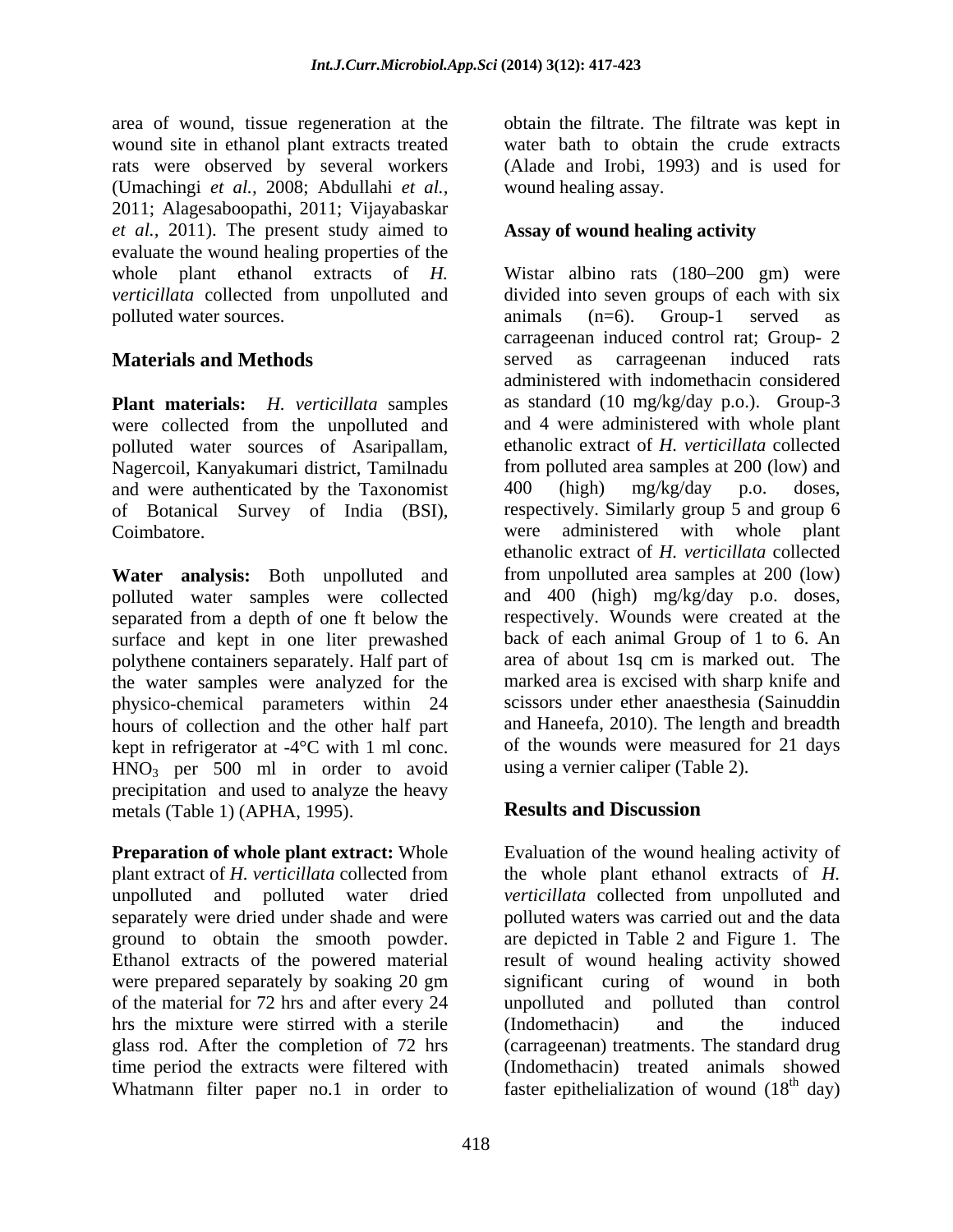than the animals treated with ethanol extracts  $(21<sup>st</sup> \text{ day})$ . There is a significant deviation from (P<0.05) between the *H. verticillata* samples collected from endorse wound healing processes primarily unpolluted and polluted water. At high dose owing to their antimicrobial and astringent the plant samples from unpolluted water, properties, which appear to be responsible there was a higher rate of wound healing and for wound contraction and elevated rate of reduced epithelialization period (15<sup>th</sup> day) as epithelialization (Pesin *et al.*, 2011; compared to plant samples from polluted Tsuchiya *et al.,* 1996). Several reports water in which the complete wound healing revealed the anti-inflammatory, antifungal, was observed on 18<sup>th</sup> day. The time required antioxidant and wound healing properties for complete epithelialization of the wound is an important parameter to assess the wound healing process. In this study, it was 2012) of flavonoids found in plants. Many noted that the period of complete substances like tissue extracts (Udupa *et al.,* epithelialization was delayed for three days 2005), vitamins and minerals and a number in polluted plant samples than in unpolluted of plant products (Dahanukar *et al.,* 2000) plant samples. Wound closure was observed on 18<sup>th</sup> day in Group-2 standard animals treated with carrageenan and in *H.*  A number of secondary metabolites or active *verticillata* (extract-400 mg) from compounds isolated from plants have been unpolluted water source on  $21<sup>st</sup>$  day in all treatment groups except group -1 active principles responsible for facilitating (carrageenan only) treated animals and in *H.*  healing of wounds. In the present study, it *verticillata* (extract 200 mg) from polluted was noted that the *H. verticillata* possesses

The natural phases of wound healing include the healing process as reported by many hemostasis, inflammation, proliferation and workers (Chaudhari and Mengi, 2006; Mann remodeling. Each step of wound healing is distinct, overlapping the following one, involving a series of interactions between varieties of cell classes (Clark, 1991). The success of wound healing depends on major role in the aggravation of tissue sufficient nutrients being supplied to the damage during wound healing (Sonel, wound site; moreover, the objective of 1997). Several antioxidants like tannin, wound healing is to heal the wound as phenols and flavonoids have been reported quickly as possible with minimal pain and to quench oxidative damage to the tissue scarring to the patient (Meyer and Ingold, (Taczolowski*,* 1992; Sieradzki *et al.,* 1998).

Phytochemical studies on *H. verticillata* revealed that the whole plant sample is rich in flavonoids. Flavonoids have therapeutic uses due to their flavonoids and their

<sup>st</sup> day). There is a significant preventing or slowing down the progress of  $\frac{d}{dx}$  day) as epithelialization (Pesin *et al.*, 2011; peroxidation by improving vascularity and cell necrosis. Flavonoids are also known to (Santos and Mello, 2004; Zuanazzi and Montanha, 2004; Nayak *et al.,* 2009; Okuda, possess pro-healing effects.

st day in all demonstrated in animal models (*in vivo*) as water source (Table 2) tannin, phenols, flavonoids and these compounds might have great contribution in *et al.,* 2007; Abdullahi *et al.,* 2011).

1998). *H. verticillata* showed significant wound The free radicals and oxidative reaction product produce tissue damage and play a healing activity which could be attributed to these properties.

derivatives are known to decrease lipid have potent wound healing property and it Thus the present study indicate that the whole plant ethanol extract of *H. verticillata*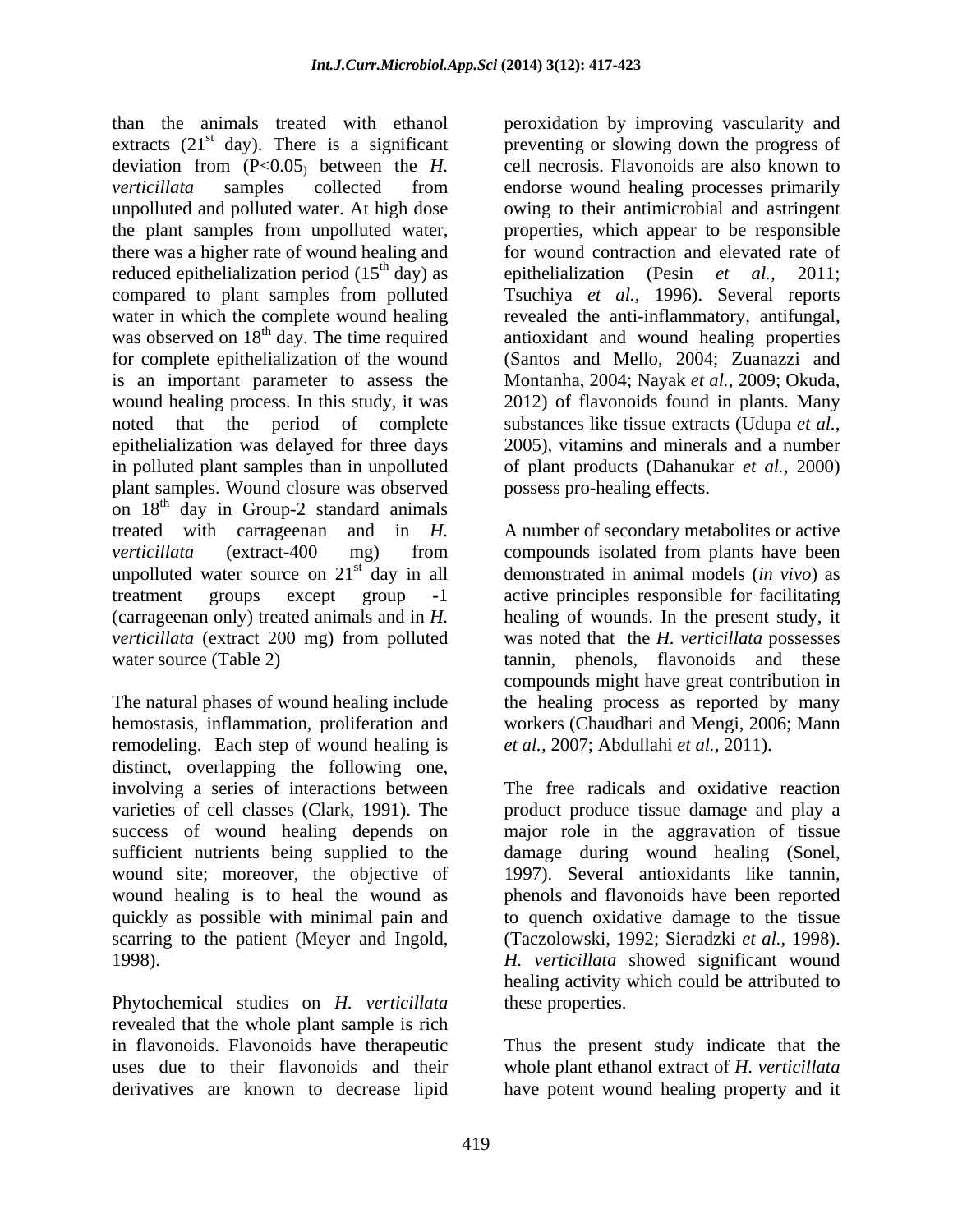may be either due to their individual or compared to the plant sample collected from additive effect that fastens the process of polluted water sample. Moerover there was wound healing. Among whole plant extract a faster epithelialization observed in high of *H. verticillata* the plant sample from dose (400mg/kg bw.) than low dose unpolluted water source was found to (200mg/kg bw.) and treatment with whole possess better wound healing property as

plant extract.

**Table.1** Analysis of physico-chemical properties and heavy metal analysis of water samples collected from unpolluted and polluted water sources of *Hydrilla verticillata*

| <b>Parameters</b><br>analysed   | Water sample from UPWS of<br>H. verticillata | Water sample from<br><b>PWS</b> of<br>H. verticillata | <b>WHO</b> permissible<br>limit |
|---------------------------------|----------------------------------------------|-------------------------------------------------------|---------------------------------|
| $1.$ pH                         | 7.20                                         | 8.60                                                  | $6.5 - 8.5$                     |
| 2.Dissolved<br>Oxygen           | 2.40                                         | 9.20                                                  | 4.00                            |
| 3. <b>BOD</b>                   | 0.80                                         | 13.50                                                 | 3.00                            |
| 4. COD                          | 0.12                                         | 2.30                                                  | 6.00                            |
| 5. Total alkalinity             | 1.53                                         | 2.03                                                  | 200.00                          |
| 6. Total hardness               | 62.00                                        | 66.00                                                 | 300.00                          |
| 7. Phosphate                    | 0.24                                         | 0.10                                                  | 500                             |
| 8. Ammonia                      | 1.21                                         | 3.10                                                  | 5.00                            |
| 9. Calcium                      | 5.61                                         | 16.83                                                 | 75.00                           |
| 10. Nitrate                     | 1.72                                         | 4.30                                                  | 45.00                           |
| 11. Potassium                   | 0.62                                         | 0.21                                                  | 30.00                           |
| 12. Chloride                    | 23.83                                        | 26.10                                                 | 250.00                          |
| $\sqrt{13}$ . Sulphate          | 22.96                                        | 15.10                                                 | 200.00                          |
| 14. Magnesium                   | 0.89                                         | 1.26                                                  | 30.00                           |
| 15. Nitrite                     | 0.62                                         | 1.09                                                  | 40.00                           |
| <b>Heavy metals</b><br>analysed |                                              |                                                       |                                 |
| 1. Arsenic (As)                 | 84.20                                        | 419.40                                                | 100.00                          |
| 2. Cadmium (Cd)                 | 0.01                                         | 8.11                                                  | 0.20                            |
| 3. Chromium (Cr)                | 21.40                                        | 72.10                                                 | 100.00                          |
| 4. Copper $(Cu)$                | 1.51                                         | 52.10                                                 | 5.00                            |
| 5. Ferrous (Fe)                 | 99.21                                        | 812.10                                                | 200.00                          |
| $6.$ Lead (Pb)                  | 13.00                                        | 204.21                                                | 25.00                           |
| 7. Manganese (Mn)               | 3.00                                         | 26.20                                                 | 5.00                            |
| 8. Nickel (Ni)                  | 12.00                                        | 81.40                                                 | 25.00                           |
| 9. Silver $(Ag)$                | NP                                           | 9.21                                                  | 0.20                            |
| 10.<br>Zinc                     | 9.20                                         | 169.20                                                | 30.00                           |

UPWS-Unpolluted Water Source; PWS-Polluted Water Source; UPSS-Unpolluted Soil Source; PSS-Polluted Soil Source; NP- Not Present; All the parameters are expressed in mg/l except pH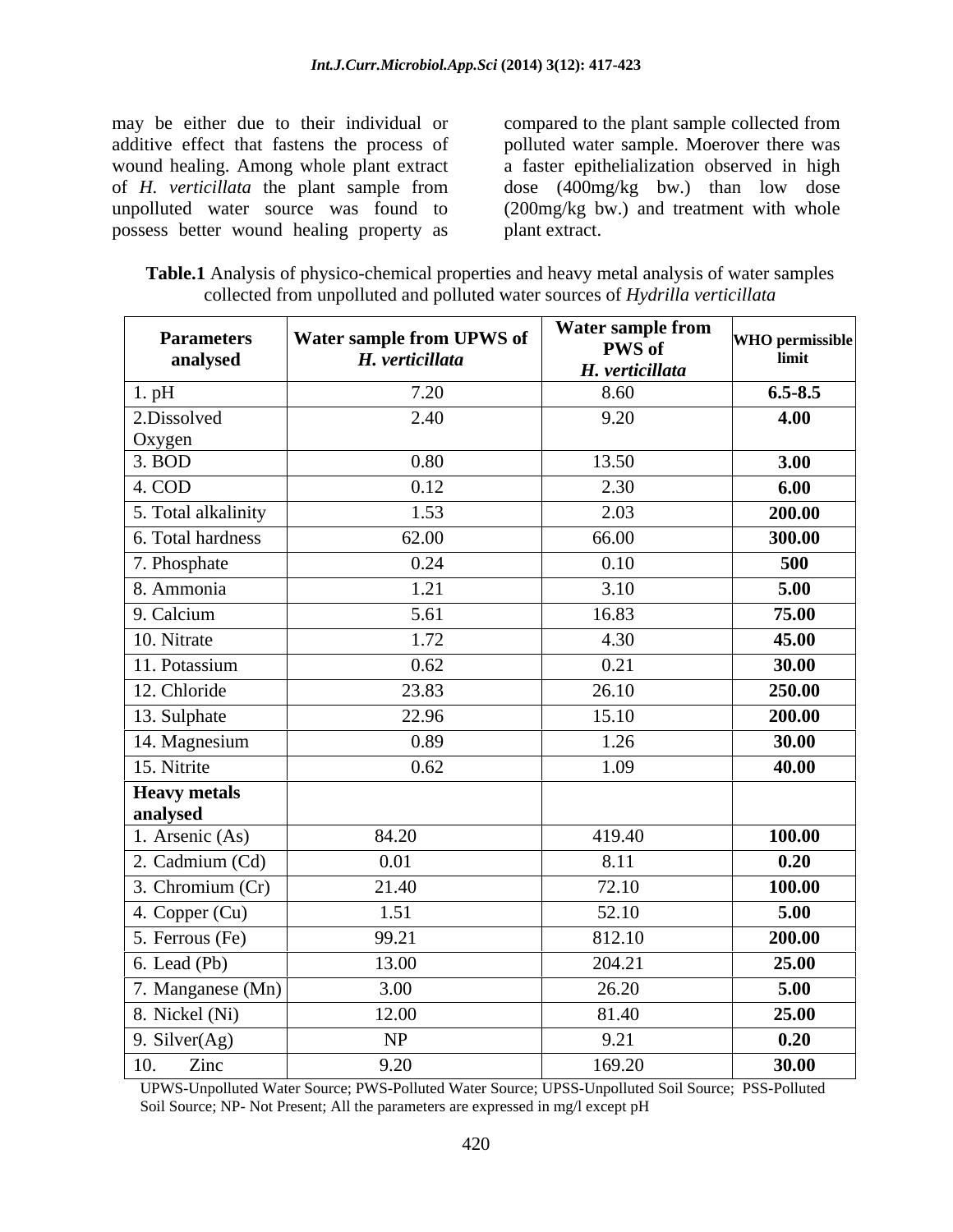| <b>Table.2</b> Effects of ethanol extract of <i>Hydrilla verticillata</i> , whole plant samples collected |  |
|-----------------------------------------------------------------------------------------------------------|--|
| from unpolluted and polluted water sources, on wound healing activity in rats                             |  |

|                    |                                   |                                   |                                  |                                  | ethanol extracts (in mm)      | Wound healing activity (wound closure rate) of               |                                  |
|--------------------|-----------------------------------|-----------------------------------|----------------------------------|----------------------------------|-------------------------------|--------------------------------------------------------------|----------------------------------|
|                    |                                   |                                   |                                  | H. verticillata                  |                               | H. verticillata                                              |                                  |
|                    | <b>Duration of</b>                |                                   |                                  | whole plant                      |                               | whole plant                                                  |                                  |
|                    | wound healing                     |                                   | ਰ ∺ ਸ                            | sample from<br><b>UPWS</b>       |                               | sample from                                                  |                                  |
|                    |                                   | $\frac{1}{2}$ ទូន្ន               |                                  | Low dose                         |                               | <b>PWS</b>                                                   |                                  |
|                    |                                   |                                   |                                  | (200mg/kg)                       |                               | High dose Low dose High dose<br>(400mg/kg (200mg/k (400mg/kg |                                  |
|                    |                                   | 日ご                                |                                  | (bw                              | bw)                           | $g$ bw)                                                      | bw)                              |
| 0-Day<br>(Initial) | Length                            | 13.52<br>$\pm 0.43^{\circ}$       | 13.55<br>$\pm 0.29^{\mathrm{a}}$ | 12.60<br>$\pm 0.17^{\circ}$      | 12.37<br>$\pm 0.22^e$         | 12.76<br>$\pm 0.14^{\rm b}$                                  | 12.45<br>$\pm 0.26^{\mathrm{d}}$ |
|                    | <b>Breadth</b>                    | 13.05                             | 12.43                            | 12.55                            |                               | 12.85                                                        | 12.38                            |
|                    |                                   | $\pm 0.61^{\text{a}}$             | $\pm 0.41$ <sup>d</sup>          | $\pm 0.24$ <sup>c</sup>          | $\pm 0.40^{\mathrm{d}}$       | $\pm 0.18^{\rm b}$                                           | $\pm 0.32^d$                     |
| 3rd Day            | Length                            | 12.71                             | 11.74                            | 11.52                            | 10.24                         | 11.62                                                        | 10.34                            |
|                    | <b>Breadth</b>                    | $\pm 0.43^{\circ}$<br>12.00       | $\pm 0.98^{\rm b}$<br>11.35      | $\pm 0.29$ <sup>d</sup><br>11.64 | $+0.52^{\mathrm{f}}$<br>9.46  | $\pm 0.24^{\circ}$<br>11.54                                  | $\pm 0.46^\mathrm{e}$<br>9.50    |
|                    |                                   | $\pm 0.37$ <sup>a</sup>           | $+0.31^d$                        | $+0.30^{b}$                      | $\pm 0.24$ <sup>f</sup>       | $\pm 0.19^\circ$                                             | $\pm 0.54^e$                     |
| 6th Day            | Length                            | 11.60                             | 9.01                             | 9.59                             | 8.51                          | 10.59                                                        | 8.42                             |
|                    |                                   | $\pm 0.27$ <sup>a</sup>           | $\pm 0.89$ <sup>d</sup>          | $\pm 0.37^{\circ}$               | $\pm 0.26^e$                  | $\pm 0.27^{\rm b}$                                           | $\pm 0.31$ <sup>f</sup>          |
|                    | <b>Breadth</b>                    | 11.48<br>$\pm 0.14^{\mathrm{a}}$  | 9.13<br>$+0.71$ <sup>d</sup>     | 9.51<br>$+0.11^{\circ}$          | 8.56<br>$\pm 0.28^e$          | 10.41<br>$\pm 0.25^{\rm b}$                                  | 8.27<br>$\pm 0.22$ <sup>f</sup>  |
| 9th day            | Length                            | 9.42                              | 6.17                             | 6.68                             | 5.27                          | 8.68                                                         | 5.97                             |
|                    |                                   | $\pm 0.38$ <sup>a</sup>           | $\pm 0.49^d$                     | $+0.16^{\circ}$                  | $+0.40^{\rm t}$               | $\pm 0.30^{\rm b}$                                           | $\pm 0.42^e$                     |
|                    | <b>Breadth</b>                    | 9.35                              | 5.76<br>$+0.94^d$                | 6.24                             | 5.21<br>$+0.66^{\mathrm{t}}$  | 8.24<br>$\pm 0.22^b$                                         | 5.31                             |
| 12th day           | Length                            | $\pm 017$ <sup>a</sup><br>7.41    | 2.45                             | $\pm 0.27$ <sup>c</sup><br>4.26  | 2.18                          | 6.26                                                         | $\pm 0.56^e$<br>4.01             |
|                    |                                   | $\pm 0.32^{\text{a}}$             | $+0.15^e$                        | $\pm 0.06^{\circ}$               | $+0.18$ <sup>f</sup>          | $\pm 0.10^{\rm b}$                                           | $\pm 0.42^d$                     |
|                    | <b>Breadth</b>                    | 7.24                              | 3.43                             | 4.36                             | 2.38                          | 6.36                                                         | 3.72                             |
|                    |                                   | $\pm 0.24$ <sup>a</sup>           | $+0.20^e$                        | $+0.11$ <sup>c</sup>             | $+0.34$ <sup>f</sup>          | $\pm 0.14^k$                                                 | $\pm 0.26^d$                     |
| 15th Day           | Length                            | 5.26<br>$\pm 0.18$ <sup>a</sup>   | 0.95<br>$+0.11^e$                | 2.97<br>$+0.12^{\circ}$          | 0.64<br>$+0.11$ <sup>t</sup>  | 4.97.<br>$\pm 0.18^{\rm b}$                                  | 1.84<br>$\pm 0.19^d$             |
|                    | <b>Breadth</b>                    | 5.15                              | 0.95                             | 2.95                             | 0.65                          | 4.95                                                         | 1.89                             |
|                    |                                   | $\pm 0.09^{\mathrm{a}}$           | $+0.10^{\circ}$                  | $+0.16^{\circ}$                  | $+0.11$                       | $\pm 0.16^{\rm t}$                                           | $\pm 0.20^d$                     |
| 18th day           | Length                            | 3.98<br>$\pm 0.17$ <sup>a</sup>   | $0.00\,$<br>0.00 <sup>d</sup>    | 0.96                             | $0.00\,$                      | 2.94                                                         | 0.92                             |
|                    | <b>Breadth</b>                    | 3.86                              | $0.00\,$                         | $\pm 0.25^{\circ}$<br>0.96       | 0.00 <sup>d</sup><br>$0.00\,$ | $\pm 0.15^{\rm b}$<br>2.96                                   | $\pm 0.12^c$<br>0.94             |
|                    |                                   | $\pm 0.21$ <sup>a</sup>           | 0.00 <sup>d</sup>                | $+0.36^{\circ}$                  | $0.00^{\rm d}$                | $\pm 0.24^{\rm b}$                                           | $\pm 0.15^{\circ}$               |
| 21st Day           | Length                            | 1.64                              | $0.00\,$                         | $0.00\,$                         | $0.00\,$                      | -1.01                                                        | $0.00\,$                         |
|                    |                                   | $\pm 0.21$ <sup>a</sup>           | $0.00^{\circ}$                   | 0.00 <sup>c</sup>                | 0.00 <sup>c</sup>             | $\pm 0.08^{\rm b}$                                           | $0.00^{\circ}$                   |
|                    | <b>Breadth</b>                    | 1.72<br>$+0.17^{\circ}$           | $0.00\,$<br>$0.00^{\circ}$       | $0.00\,$<br>0.00 <sup>c</sup>    | $0.00\,$<br>$0.00^{\circ}$    | 0.99<br>$\pm 0.12^b$                                         | $0.00\,$<br>$0.00^{\circ}$       |
|                    |                                   | Three-way ANOVA                   | CD <sub>5%</sub>                 |                                  | CD 1%                         | Sign.                                                        |                                  |
|                    | Between period of observation -Po |                                   | 0.098                            |                                  | 0.127                         | $*$                                                          |                                  |
|                    |                                   | Between Wound size -Ws            | 0.049                            |                                  | 0.063                         | $*$                                                          |                                  |
|                    |                                   | Between Treatments -Tr<br>Po x Ws | $\frac{0.075}{0.129}$            |                                  | 0.105<br>0.177                | $\ast$<br>$*$                                                |                                  |
|                    |                                   | Po x Tr                           | 0.220                            |                                  | 0.297                         | $*$                                                          |                                  |
|                    |                                   | Ws x Tr                           | 0.115                            |                                  | 0.148                         | $\frac{1}{1+\frac{1}{2}}$                                    |                                  |
|                    |                                   | $P_0$ x Ws x Tr                   | 0.312                            |                                  | 0.412                         | $*$                                                          |                                  |

Low dose -200 mg/kg body weight; High dose – 400 mg/kg body weight; UPWS-Unpolluted Water Source; PWS-Polluted Water Source; Alphabets indicate the critical difference (CD) comparison at 5% level between treatments.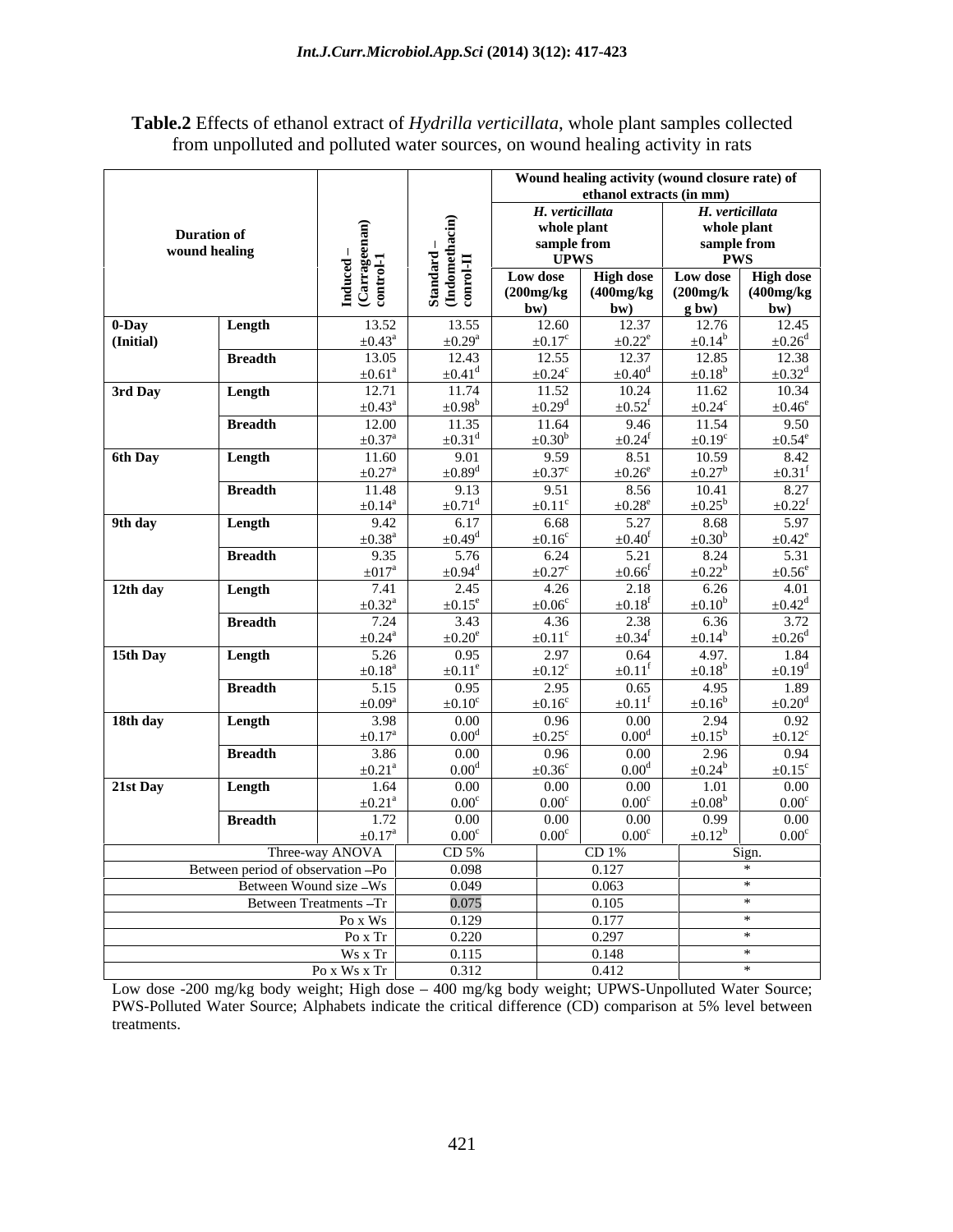**Figure.1** Effects of whole plant ethanol extract of *Hydrilla verticillata*, collected from unpolluted and polluted water sources, on wound healing activity in rats



The authors express sincere thanks to the Management Authorities, Principal, S. T. Hindu College, and HOD, Department of Chaudhari, M., Mengi, S. 2006. Botany & Research Centre, S. T. Hindu College, Nagercoil, Kanyakumari District (Tamil Nadu), India, for providing necessary facilities and encouragement 799–805.

- Abdullahi, M., Olabode, S.O., Ajibaso, M., Simon Isaiah, A. 2011. *Iran. J. Pharm. Res.,* 8: 115 119. Evaluation of the wound healing *Terminalia avicennoides* root bark on two wound models in rats. *Int. J. Med.*
- Antimicrobial activity of crude leaf extracts of Acalypha wilkensiana. *J.* oxide<br>Ethnoplarmacol 30: 171 174 184 *Ethnopharmacol., 39: 171-174.*
- Alagesaboopathi, C. 2011. Studies on wound healing activity of red and black coloured seed white coloured seed extract of *Abrus precatorius. Int.* Nayak, B.<br>*I Pharm Riol Sci* 2(1): 302–312 2009. *J. Pharm. Biol. Sci., 2(1): 302-312.*
- APHA, (American Public Health healing activity of ethanolic extract of

**Acknowledgment** Association) 1995. Standards method for the examination of water and waste water. 19<sup>th</sup> edn. American Public Health Association, Washington, DC.

- Chaudhari, M., Mengi, S. 2006. evaluation of phytoconstitutents of *Terminalia arjuna* for wound healing activity in Rats. *Phytother. Res.,* 20: **799–805.** The same state of the same state of the same state of the same state of the same state of the same state of the same state of the same state of the same state of the same state of the same state of the same stat
- and Manian Lab, Coimbatore, for Clark, R.A.F. 1991. Cutaneous wound assistance in pharmacological works. repair, Vol. 576. Oxford University, New York, NY, USA.
- **References** Dahanukar, B., Galbraith, C., Gamejo, C. 2000. Influence of three Morus species extracts on X-amylase activity.
	- activity of ethanol extract of of *Rhizophora mangle* in aqueous bark Fernandez, O., Lopez, G. 2002. Efficacy extract in the healing of open surgical wounds. *Fitoterapia,* 73: 564 568.
- *Arom. Plants.,* 1(2): 95–100. Mann, A., Iararo, A., Moncada, S., Di Alade, P.I., Irobi, O.N. 1993. Rosa, M. 2007. Modulation of acute inflammation by endogenous nitric oxide. *Eur. J. Pharmacol.,* 211: 177 184.
	- Meyer, A.S., Ingold, A. 1998. Application of enzymes as food antioxidants. *Trends Food Sci. Tech., 6: 300-304.*
	- Nayak, B.S., Sandiford, S., Maxwell, A. Evaluation of the wound-